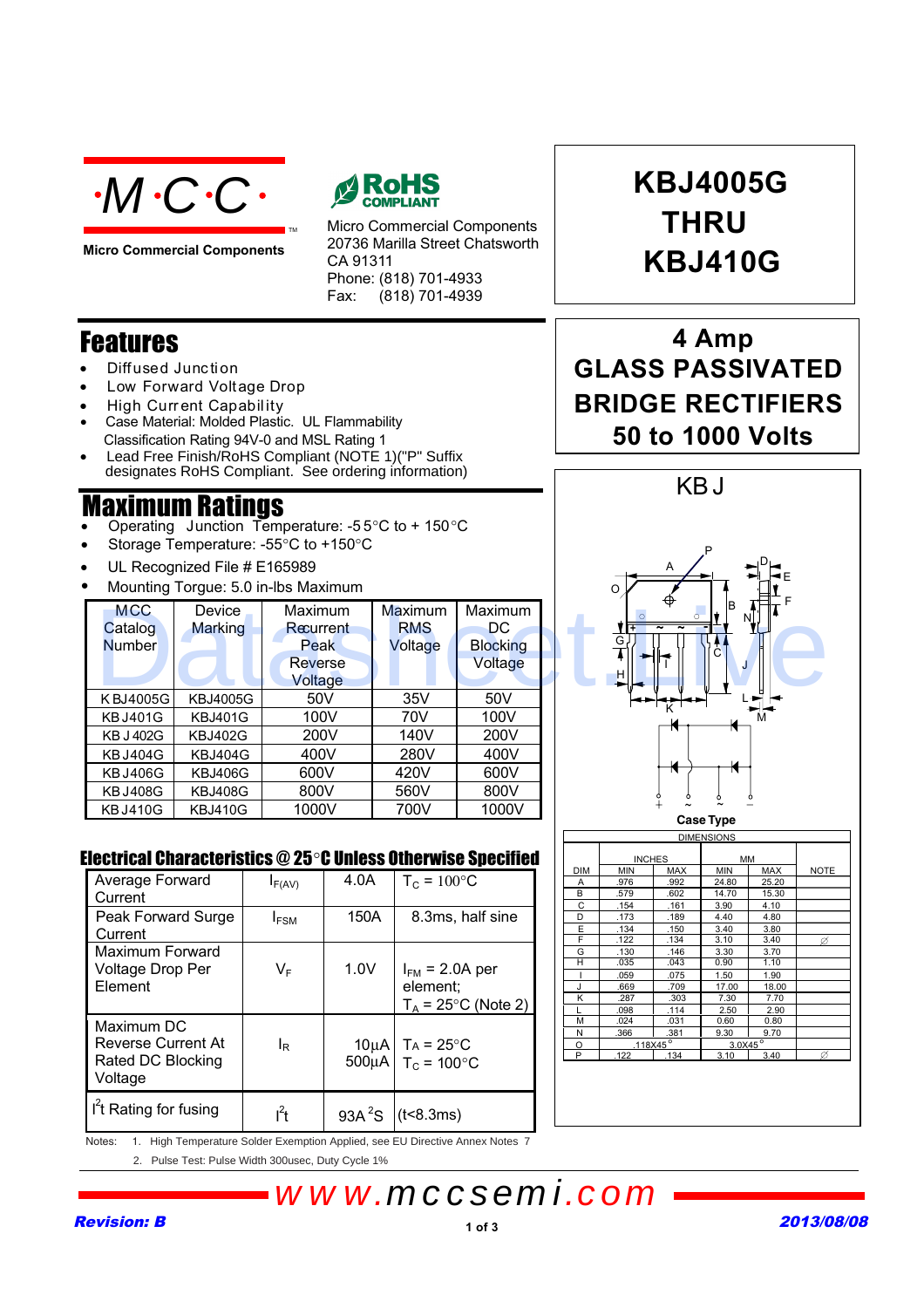

### KBJ4005G THRU KBJ410G

Figure 1

Typical Forward Characteristics



Instantaneous Forward Current - Amperes *versus* Instantaneous Forward Voltage - Volts



Average Forward Rectified Current - Amperes *versus* Ambient Temperature - °C



Volts

Instantaneous Reverse Leakage Current - MicroAmperesersus Percent Of Rated Peak Reverse Voltage - Volts



Peak Forward Surge Current - Amperesversus Number Of Cycles At 60Hz - Cycles

*www.mccsemi.com*